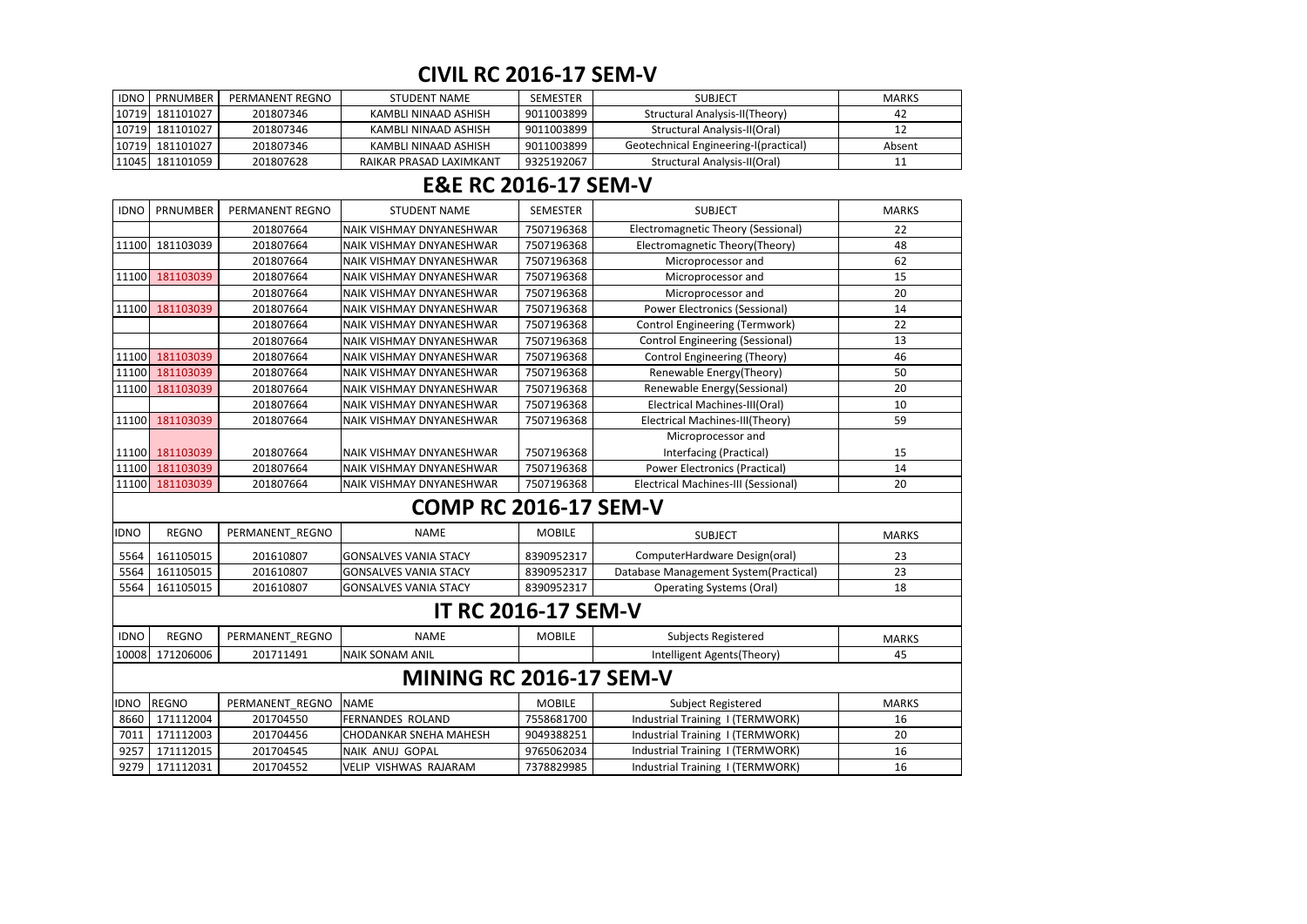| <b>IDNO</b>                      | REGNO                         | PERMANENT<br><b>REGNO</b> | NAME                      | <b>EMAIL</b>                                    | <b>MOBILE</b> | <b>SEMESTER</b>     | <b>SUBJETCS</b>                           | <b>MARKS</b> |  |  |  |
|----------------------------------|-------------------------------|---------------------------|---------------------------|-------------------------------------------------|---------------|---------------------|-------------------------------------------|--------------|--|--|--|
| 11215                            | 181101064                     | 201807795                 | <b>SYED SHEERAZ ALTAF</b> | syedsheeraz841@gmail.com                        | 6005622128    |                     | Design of ConcreteStructures-II(THEORY)   | 71           |  |  |  |
| 11215                            | 181101064                     | 201807795                 | <b>SYED SHEERAZ ALTAF</b> | syedsheeraz841@gmail.com                        | 6005622128    | 6                   | Design of SteelStructures- II (Term Work) | 20           |  |  |  |
| 11215                            | 181101064                     | 201807795                 | <b>SYED SHEERAZ ALTAF</b> | syedsheeraz841@gmail.com                        | 6005622128    |                     | Design of SteelStructures- II (Sessional) | 23           |  |  |  |
| 11215                            | 181101064                     | 201807795                 | <b>SYED SHEERAZ ALTAF</b> | syedsheeraz841@gmail.com                        | 6005622128    | 6                   | Design of SteelStructures- II (THEORY)    | 78           |  |  |  |
| 11215                            | 181101064                     | 201807795                 | <b>SYED SHEERAZ ALTAF</b> | syedsheeraz841@gmail.com                        | 6005622128    | 6                   | GeotechnicalEngineering-II (THEORY)       | 63           |  |  |  |
| 11215                            | 181101064                     | 201807795                 | <b>SYED SHEERAZ ALTAF</b> | syedsheeraz841@gmail.com                        | 6005622128    | 6                   | TransportationEngineering-II(Sessional)   | 20           |  |  |  |
| 11215                            | 181101064                     | 201807795                 | <b>SYED SHEERAZ ALTAF</b> | syedsheeraz841@gmail.com                        | 6005622128    | 6                   | TransportationEngineering-II(THEORY)      | 74           |  |  |  |
| 11215                            | 181101064                     | 201807795                 | <b>SYED SHEERAZ ALTAF</b> | syedsheeraz841@gmail.com                        | 6005622128    | 6                   | EnvironmentalEngineering-I (THEORY)       | 65           |  |  |  |
| 11215                            | 181101064                     | 201807795                 | SYED SHEERAZ ALTAF        | syedsheeraz841@gmail.com                        | 6005622128    | 6                   | EnvironmentalEngineering-I (Sessional)    | 21           |  |  |  |
| 11215                            | 181101064                     | 201807795                 | <b>SYED SHEERAZ ALTAF</b> | syedsheeraz841@gmail.com                        | 6005622128    | 6                   | Surveying-II(THEORY)                      | 71           |  |  |  |
| 11215                            | 181101064                     | 201807795                 | SYED SHEERAZ ALTAF        | syedsheeraz841@gmail.com                        | 6005622128    | 6                   | Surveying-II(Sessional)                   | 24           |  |  |  |
| 11215                            | 181101064                     | 201807795                 | <b>SYED SHEERAZ ALTAF</b> | syedsheeraz841@gmail.com                        | 6005622128    | 6                   | Design of ConcreteStructures- II (ORAL)   | 16           |  |  |  |
| 11215                            | 181101064                     | 201807795                 | <b>SYED SHEERAZ ALTAF</b> | syedsheeraz841@gmail.com                        | 6005622128    | 6                   | EnvironmentalEngineering- I (PRACTICAL)   | 18           |  |  |  |
| 11215                            | 181101064                     | 201807795                 | <b>SYED SHEERAZ ALTAF</b> | syedsheeraz841@gmail.com                        | 6005622128    | 6                   | Surveying-II(PRACTICAL)                   | 20           |  |  |  |
|                                  |                               |                           |                           |                                                 |               |                     |                                           |              |  |  |  |
| 11219                            | 181101036                     | 201807804                 | <b>MOASO IMCHEN</b>       | moasomjm277@gmail.com                           | 7005189391    | 6                   | Design of ConcreteStructures-II(THEORY)   | 35           |  |  |  |
| 11219                            | 181101036                     | 201807804                 | <b>MOASO IMCHEN</b>       | moasomjm277@gmail.com                           | 7005189391    | 6                   | Design of SteelStructures- II (THEORY)    | 53           |  |  |  |
| 11219                            | 181101036                     | 201807804                 | MOASO IMCHEN              | moasomjm277@gmail.com                           | 7005189391    | 6                   | Design of SteelStructures- II (Sessional) | 23           |  |  |  |
| 11219                            | 181101036                     | 201807804                 | <b>MOASO IMCHEN</b>       | moasomjm277@gmail.com                           | 7005189391    | 6                   | Design of SteelStructures- II (Term Work) | 21           |  |  |  |
| 11219                            | 181101036                     | 201807804                 | MOASO IMCHEN              | moasomjm277@gmail.com                           | 7005189391    | 6                   | GeotechnicalEngineering-II (THEORY)       | 40           |  |  |  |
| 11219                            | 181101036                     | 201807804                 | <b>MOASO IMCHEN</b>       | moasomjm277@gmail.com                           | 7005189391    | 6                   | TransportationEngineering-II(Sessional)   | 13           |  |  |  |
| 11219                            | 181101036                     | 201807804                 | <b>MOASO IMCHEN</b>       | moasomjm277@gmail.com                           | 7005189391    | 6                   | TransportationEngineering-II(THEORY)      | 56           |  |  |  |
| 11219                            | 181101036                     | 201807804                 | <b>MOASO IMCHEN</b>       | moasomjm277@gmail.com                           | 7005189391    | 6                   | EnvironmentalEngineering-I (THEORY)       | 50           |  |  |  |
| 11219                            | 181101036                     | 201807804                 | <b>MOASO IMCHEN</b>       | moasomjm277@gmail.com                           | 7005189391    |                     | EnvironmentalEngineering-I (Sessional)    | 17           |  |  |  |
| 11219                            | 181101036                     | 201807804                 | MOASO IMCHEN              | moasomjm277@gmail.com                           | 7005189391    | 6                   | Surveying-II(THEORY)                      | 40           |  |  |  |
| 11219                            | 181101036                     | 201807804                 | <b>MOASO IMCHEN</b>       | moasomjm277@gmail.com                           | 7005189391    | 6                   | Surveying-II(Sessional)                   | 19           |  |  |  |
| 11219                            | 181101036                     | 201807804                 | MOASO IMCHEN              | moasomjm277@gmail.com                           | 7005189391    |                     | Design of ConcreteStructures- II (ORAL)   | 18           |  |  |  |
| 11219                            | 181101036                     | 201807804                 | MOASO IMCHEN              | moasomjm277@gmail.com                           | 7005189391    |                     | EnvironmentalEngineering-I (PRACTICAL)    | 17           |  |  |  |
| 11219                            | 181101036                     | 201807804                 | MOASO IMCHEN              | moasomjm277@gmail.com                           | 7005189391    |                     | Surveying-II(PRACTICAL)                   | 10           |  |  |  |
| 11215                            | 181101064                     | 201807795                 | <b>SYED SHEERAZ ALTAF</b> | syedsheeraz841@gmail.com                        | 6005622128    | 6                   | Design of Concrete Structures-II(THEORY)  | 71           |  |  |  |
| 11215                            | 181101064                     | 201807795                 | <b>SYED SHEERAZ ALTAF</b> | syedsheeraz841@gmail.com                        | 6005622128    | 6                   | Design of Concrete Structures- II (ORAL)  | 16           |  |  |  |
| 11215                            | 181101064                     | 201807795                 | <b>SYED SHEERAZ ALTAF</b> | syedsheeraz841@gmail.com                        | 6005622128    | 6                   | Surveying-II(PRACTICAL)                   | 20           |  |  |  |
| 11219                            | 181101036                     | 201807804                 | MOASO IMCHEN              | moasomjm277@gmail.com                           | 7005189391    | 6                   | Design of ConcreteStructures-II(THEORY)   | 35           |  |  |  |
|                                  | 181101036                     | 201807804                 | MOASO IMCHEN              | moasomjm277@gmail.com                           | 7005189391    | 6                   | Design of Concrete Structures-II(ORAL)    | 18           |  |  |  |
|                                  |                               |                           |                           |                                                 |               |                     |                                           |              |  |  |  |
|                                  | <b>MECH RC 2016-17 SEM-VI</b> |                           |                           |                                                 |               |                     |                                           |              |  |  |  |
| <b>IDNO</b>                      | REGNO                         | RMANENT REGINAME          |                           | <b>EMAIL</b>                                    | <b>MOBILE</b> |                     | Semester Subjects Registered              | <b>MARKS</b> |  |  |  |
| 11010                            | 181102022                     | 201807573                 |                           | GAWAS VIPUL SHIVANAT Vipulgawas1210@gmail.com   | 9552681867    | 6                   | <b>QUALITY &amp; RELIABILITY (ORAL)</b>   | 12           |  |  |  |
|                                  |                               |                           |                           |                                                 |               |                     |                                           |              |  |  |  |
|                                  |                               |                           |                           |                                                 |               |                     |                                           |              |  |  |  |
| <b>E&amp;E RC 2016-17 SEM-VI</b> |                               |                           |                           |                                                 |               |                     |                                           |              |  |  |  |
| <b>IDNO</b>                      | REGNO                         | RMANENT_REGI              | NAME                      | <b>EMAIL</b>                                    | <b>MOBILE</b> | <b>SEMESTE</b><br>R | Subjects Registered for the Exam          | <b>MARKS</b> |  |  |  |
| 11100                            | 181103039                     | 201807664                 |                           | NAIK VISHMAY DNYANESHvishmaynaik4013@gmail.com  | 7507196368    | 6                   | Power System Analysis (Sessional)         | 18           |  |  |  |
| 11100                            | 181103039                     | 201807664                 |                           | NAIK VISHMAY DNYANESH vishmaynaik4013@gmail.com | 7507196368    | 6                   | Power System Analysis(Theory)             | 48           |  |  |  |
|                                  |                               |                           |                           |                                                 |               |                     |                                           |              |  |  |  |

## **CIVIL RC 2016-17 SEM-VI**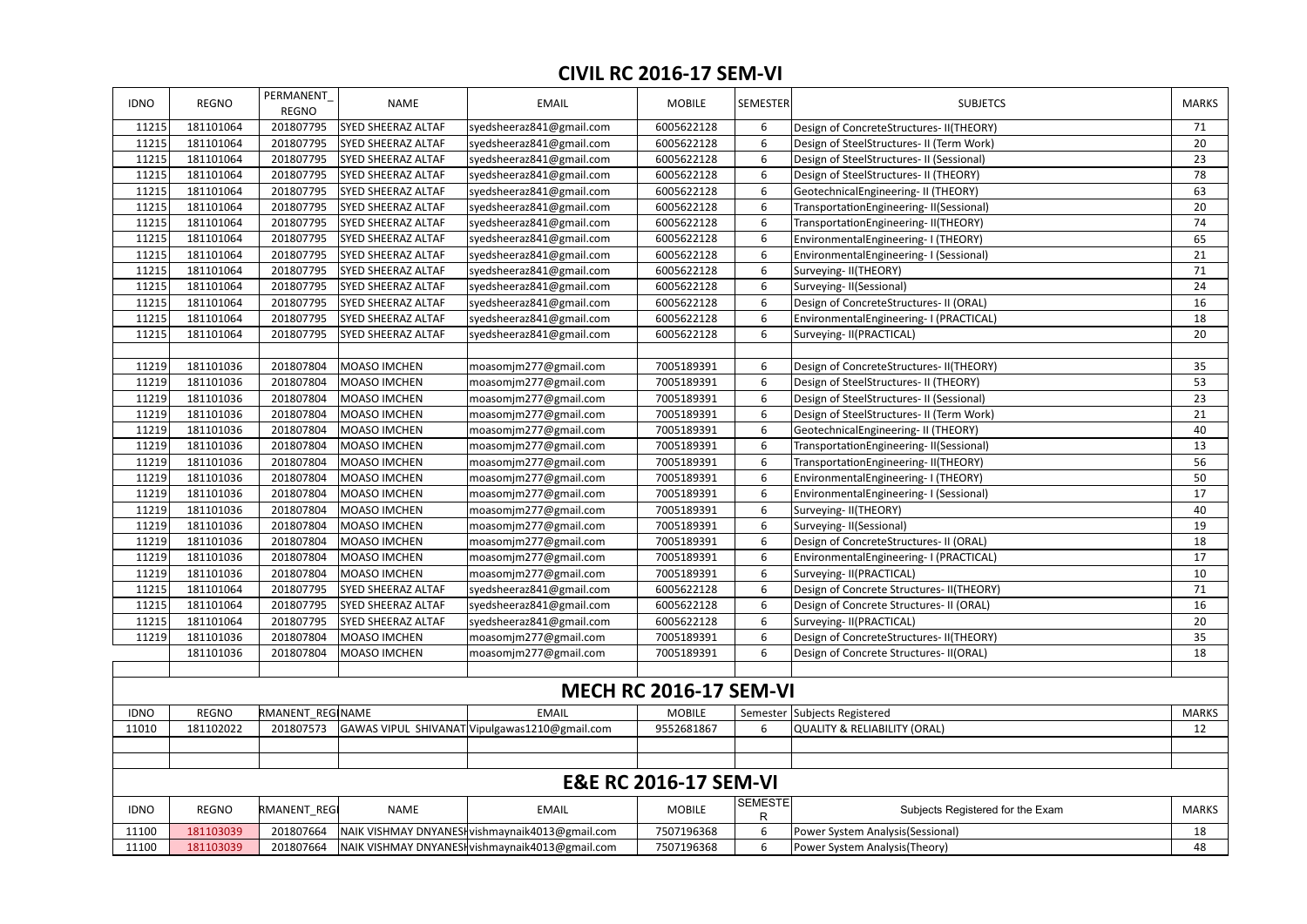| 11100                       | 181103039 | 201807664        |  | NAIK VISHMAY DNYANESI vishmaynaik4013@gmail.com   | 7507196368    | 6. | Embedded Systems(Theory)                                     | 41           |  |  |  |
|-----------------------------|-----------|------------------|--|---------------------------------------------------|---------------|----|--------------------------------------------------------------|--------------|--|--|--|
| 11100                       | 181103039 | 201807664        |  | NAIK VISHMAY DNYANESHvishmaynaik4013@gmail.com    | 7507196368    | 6  | <b>Embedded Systems (Practical)</b>                          | 15           |  |  |  |
| 11100                       | 181103039 | 201807664        |  | NAIK VISHMAY DNYANESHvishmaynaik4013@gmail.com    | 7507196368    | 6. | Electrical Drives and Control (Practical)                    | 10           |  |  |  |
| 11100                       | 181103039 | 201807664        |  | NAIK VISHMAY DNYANESI vishmaynaik4013@gmail.com   | 7507196368    | 6. | Electrical Machine Design (Term Work)                        | 20           |  |  |  |
| 11100                       | 181103039 | 201807664        |  | NAIK VISHMAY DNYANESHvishmaynaik4013@gmail.com    | 7507196368    | 6  | Electrical Machine Design (Theory)                           | 60           |  |  |  |
| 11100                       | 181103039 | 201807664        |  | NAIK VISHMAY DNYANESHvishmaynaik4013@gmail.com    | 7507196368    | 6. | <b>Electrical Machine Design (Sessional)</b>                 | 22           |  |  |  |
| 11100                       | 181103039 | 201807664        |  | NAIK VISHMAY DNYANESI vishmaynaik4013@gmail.com   | 7507196368    | 6. | ElectronicMeasurements andVirtual Instrumentation(Theory)    | 45           |  |  |  |
| 11100                       | 181103039 | 201807664        |  | NAIK VISHMAY DNYANESHvishmaynaik4013@gmail.com    | 7507196368    | b  | ElectronicMeasurements andVirtual Instrumentation(Sessional) | 23           |  |  |  |
| 11100                       | 181103039 | 201807664        |  | NAIK VISHMAY DNYANESI vishmaynaik4013@gmail.com   | 7507196368    | 6. | <b>Embedded Systems (Sessional)</b>                          | 20           |  |  |  |
| 11100                       | 181103039 | 201807664        |  | NAIK VISHMAY DNYANESHvishmaynaik4013@gmail.com    | 7507196368    | 6. | Electrical Drives andControl (Theory)                        | 38           |  |  |  |
|                             |           |                  |  |                                                   |               |    | <b>Electrical Drives and</b>                                 |              |  |  |  |
| 11100                       | 181103039 | 201807664        |  | NAIK VISHMAY DNYANESHvishmaynaik4013@gmail.com    | 7507196368    | 6. | Control (Sessional)                                          | 22           |  |  |  |
| 11100                       | 181103039 | 201807664        |  | NAIK VISHMAY DNYANESHvishmaynaik4013@gmail.com    | 7507196368    | 6. | Digital SignalProcessing (Sessional)                         | 16           |  |  |  |
| 11100                       | 181103039 | 201807664        |  | NAIK VISHMAY DNYANESHvishmaynaik4013@gmail.com    | 7507196368    | 6. | Digital SignalProcessing (Theory)                            | 40           |  |  |  |
| 11100                       | 181103039 | 201807664        |  | NAIK VISHMAY DNYANESHvishmaynaik4013@gmail.com    | 7507196368    | 6. | Digital SignalProcessing (Oral)                              | 15           |  |  |  |
|                             |           |                  |  |                                                   |               |    |                                                              |              |  |  |  |
| <b>IT RC 2016-17 SEM-VI</b> |           |                  |  |                                                   |               |    |                                                              |              |  |  |  |
| <b>IDNO</b>                 | REGNO     | RMANENT REGINAME |  | <b>EMAIL</b>                                      | <b>MOBILE</b> |    | Semester Subjects Registered                                 | <b>MARKS</b> |  |  |  |
| 10825                       | 181106055 | 201807407        |  | SHETYE DATTARAJ SADG dattarajshetye2000@gmail.com |               | 6. | Computer Network(Theory)                                     | 56           |  |  |  |

|            |              |           |          | <b>IT RC 2016-17 SEM-VI</b>                       |               |  |                               |  |
|------------|--------------|-----------|----------|---------------------------------------------------|---------------|--|-------------------------------|--|
| <b>DNO</b> | <b>REGNO</b> | RMANENT   | REGINAME | <b>EMAIL</b>                                      | <b>MOBILE</b> |  | Semester (Subjects Registered |  |
| 10825      | 181106055    | 201807407 |          | SHETYE DATTARAJ SADG dattarajshetye2000@gmail.com |               |  | Computer Network(Theory)      |  |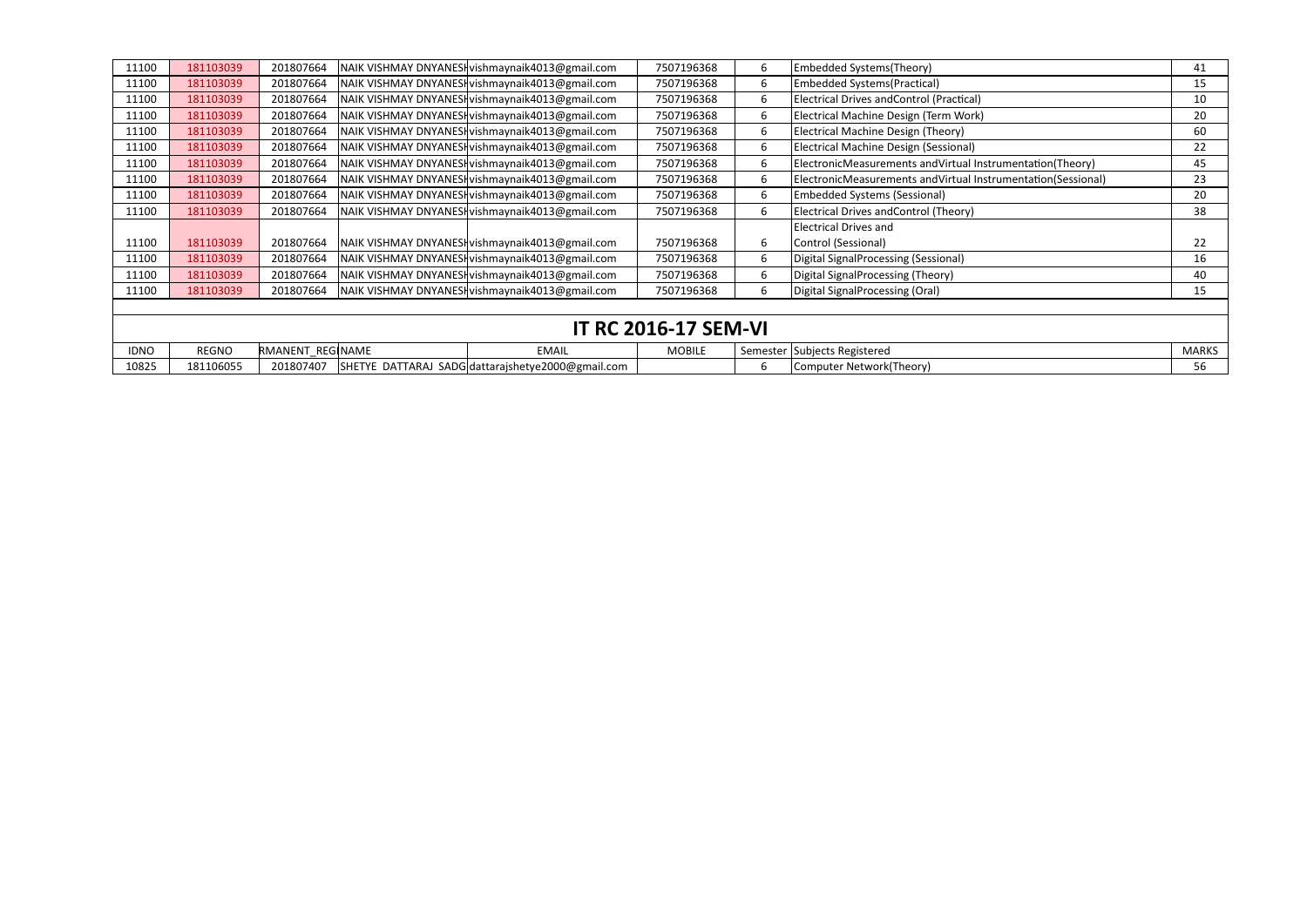### **COMP RC 2016-17 SEM-VII**

| <b>IDNO</b> | <b>REGNO</b> | PERMANENT<br>R<br>EGNO | <b>NAME</b>                    | <b>EMAIL</b>      | MOBILE     | semester | Subject Registered      | MARKS |
|-------------|--------------|------------------------|--------------------------------|-------------------|------------|----------|-------------------------|-------|
| 7411        | 1711050201   | 1711503<br>2017        | <b>IGUPTA RAVI RAJESHKUMAR</b> | rg31078@gmail.com | 9075271890 |          | Web Technology (Theory) | 4t    |